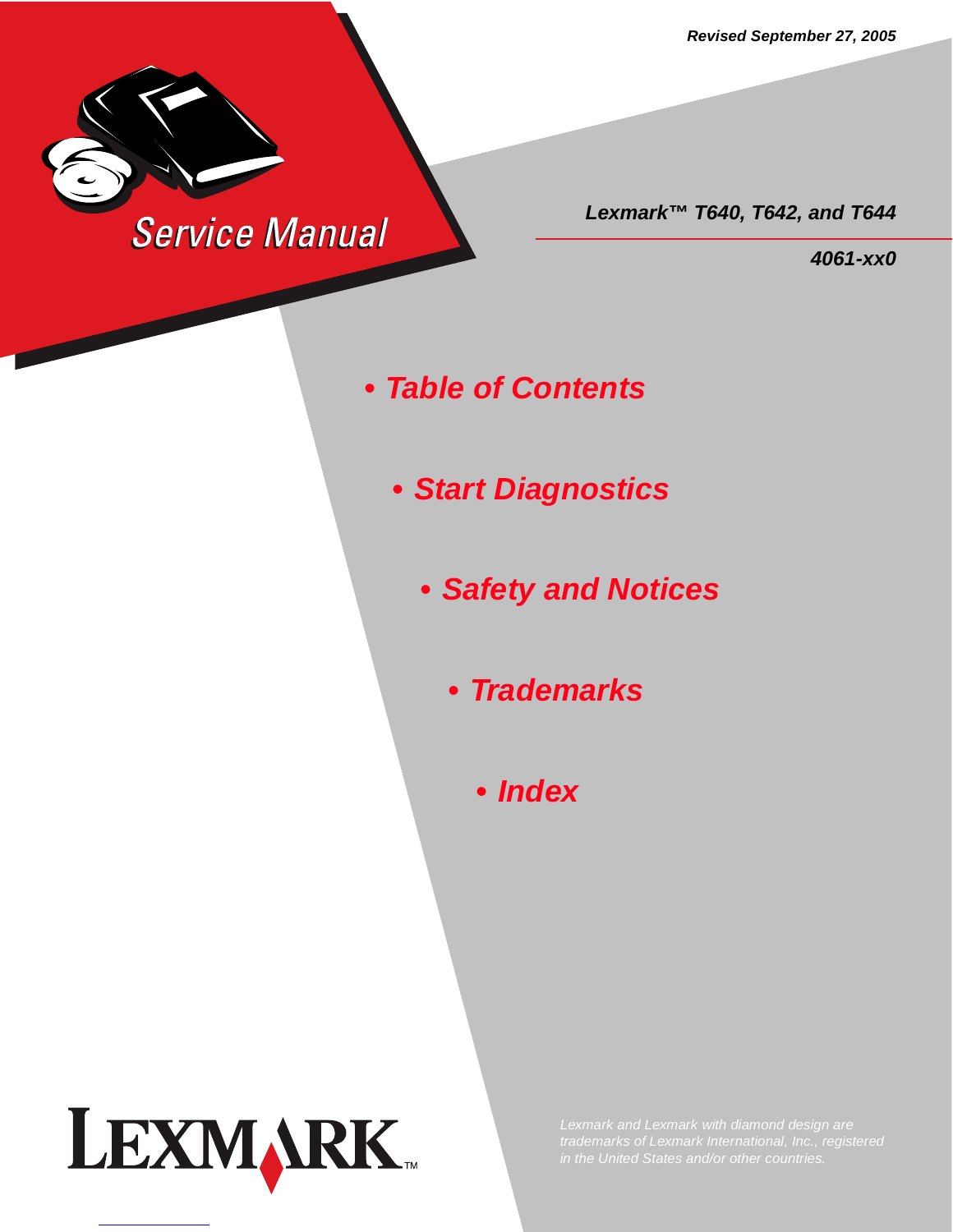## **Edition: September 27, 2005**

**The following paragraph does not apply to any country where such provisions are inconsistent with local law**: LEXMARK INTERNATIONAL, INC. PROVIDES THIS PUBLICATION "AS IS" WITHOUT WARRANTY OF ANY KIND, EITHER EXPRESS OR IMPLIED, INCLUDING, BUT NOT LIMITED TO, THE IMPLIED WARRANTIES OF MERCHANTABILITY OR FITNESS FOR A PARTICULAR PURPOSE. Some states do not allow disclaimer of express or implied warranties in certain transactions; therefore, this statement may not apply to you.

This publication could include technical inaccuracies or typographical errors. Changes are periodically made to the information herein; these changes will be incorporated in later editions. Improvements or changes in the products or the programs described may be made at any time.

Comments may be addressed to Lexmark International, Inc., Department D22A/032-2, 740 West New Circle Road, Lexington, Kentucky 40550, U.S.A or e-mail at ServiceInfoAndTraining@Lexmark.com. Lexmark may use or distribute any of the information you supply in any way it believes appropriate without incurring any obligation to you. You can purchase additional copies of publications related to this product by calling 1-800-553-9727. In other countries, contact your point of purchase.

Lexmark, Lexmark with diamond design, MarkNet, and MarkVision are trademarks of Lexmark International, Inc., registered in the United States and/or other countries.

ImageQuick, PrintCryption, and StapleSmart are trademarks of Lexmark International, Inc.

Other trademarks are the property of their respective owners.

## **© 2005 Lexmark International, Inc.**

**All rights reserved.**

## **UNITED STATES GOVERNMENT RIGHTS**

This software and any accompanying documentation provided under this agreement are commercial computer software and documentation developed exclusively at private expense.

**P/N 12G9609**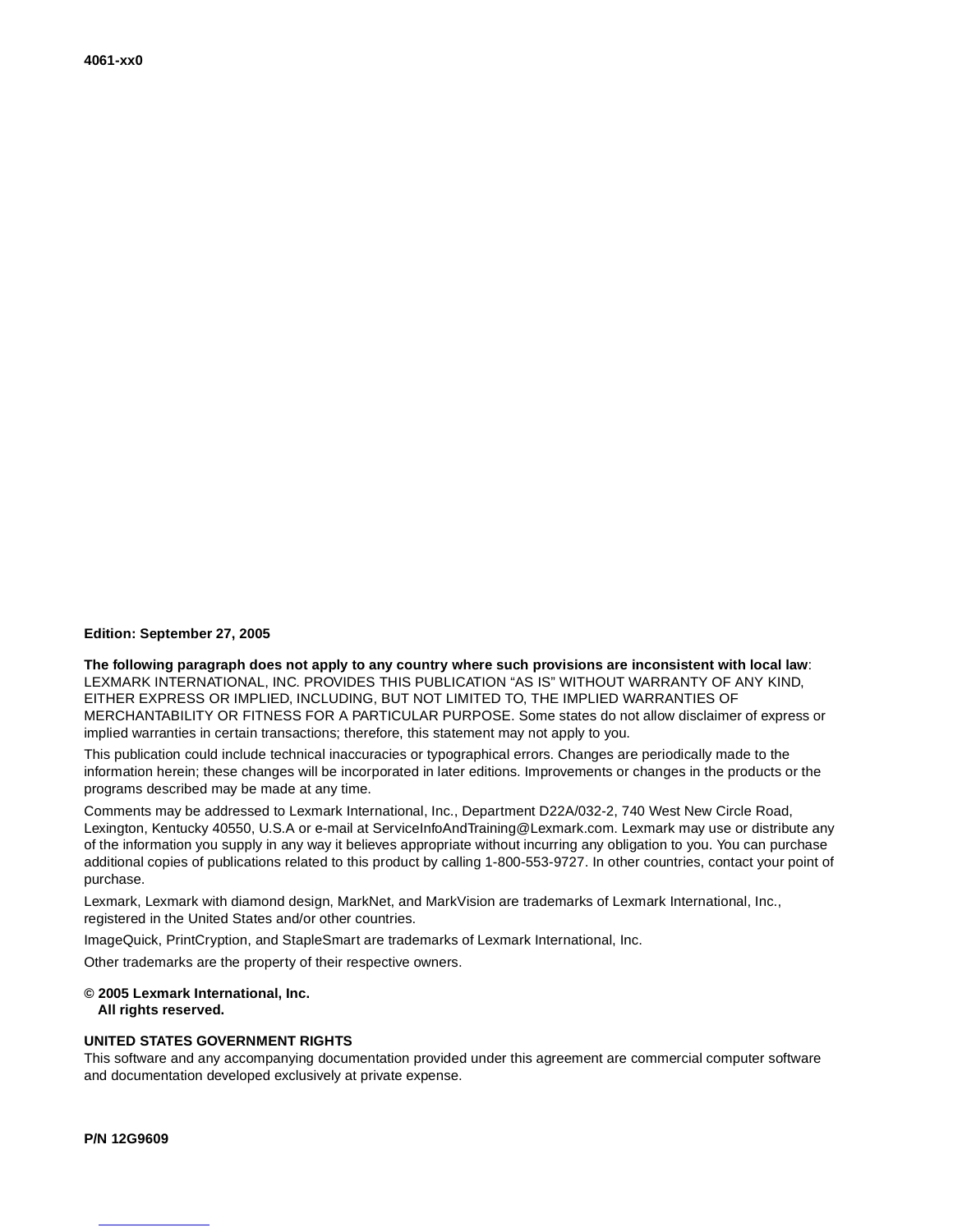## Table of contents

|  | Maintenance approach (and according to the control of the control of the main factor of the main factor of the                                                                                                                 |  |  |
|--|--------------------------------------------------------------------------------------------------------------------------------------------------------------------------------------------------------------------------------|--|--|
|  |                                                                                                                                                                                                                                |  |  |
|  |                                                                                                                                                                                                                                |  |  |
|  |                                                                                                                                                                                                                                |  |  |
|  |                                                                                                                                                                                                                                |  |  |
|  |                                                                                                                                                                                                                                |  |  |
|  |                                                                                                                                                                                                                                |  |  |
|  |                                                                                                                                                                                                                                |  |  |
|  |                                                                                                                                                                                                                                |  |  |
|  | Memory configuration in the contract of the contract of the contract of the contract of the contract of the contract of the contract of the contract of the contract of the contract of the contract of the contract of the co |  |  |
|  |                                                                                                                                                                                                                                |  |  |
|  |                                                                                                                                                                                                                                |  |  |
|  |                                                                                                                                                                                                                                |  |  |
|  |                                                                                                                                                                                                                                |  |  |
|  |                                                                                                                                                                                                                                |  |  |
|  |                                                                                                                                                                                                                                |  |  |
|  |                                                                                                                                                                                                                                |  |  |
|  |                                                                                                                                                                                                                                |  |  |
|  |                                                                                                                                                                                                                                |  |  |
|  |                                                                                                                                                                                                                                |  |  |
|  |                                                                                                                                                                                                                                |  |  |
|  |                                                                                                                                                                                                                                |  |  |
|  |                                                                                                                                                                                                                                |  |  |
|  |                                                                                                                                                                                                                                |  |  |
|  |                                                                                                                                                                                                                                |  |  |
|  |                                                                                                                                                                                                                                |  |  |
|  |                                                                                                                                                                                                                                |  |  |
|  |                                                                                                                                                                                                                                |  |  |
|  |                                                                                                                                                                                                                                |  |  |
|  |                                                                                                                                                                                                                                |  |  |
|  |                                                                                                                                                                                                                                |  |  |
|  |                                                                                                                                                                                                                                |  |  |
|  |                                                                                                                                                                                                                                |  |  |
|  |                                                                                                                                                                                                                                |  |  |
|  |                                                                                                                                                                                                                                |  |  |
|  |                                                                                                                                                                                                                                |  |  |
|  |                                                                                                                                                                                                                                |  |  |
|  |                                                                                                                                                                                                                                |  |  |
|  |                                                                                                                                                                                                                                |  |  |
|  |                                                                                                                                                                                                                                |  |  |
|  |                                                                                                                                                                                                                                |  |  |
|  |                                                                                                                                                                                                                                |  |  |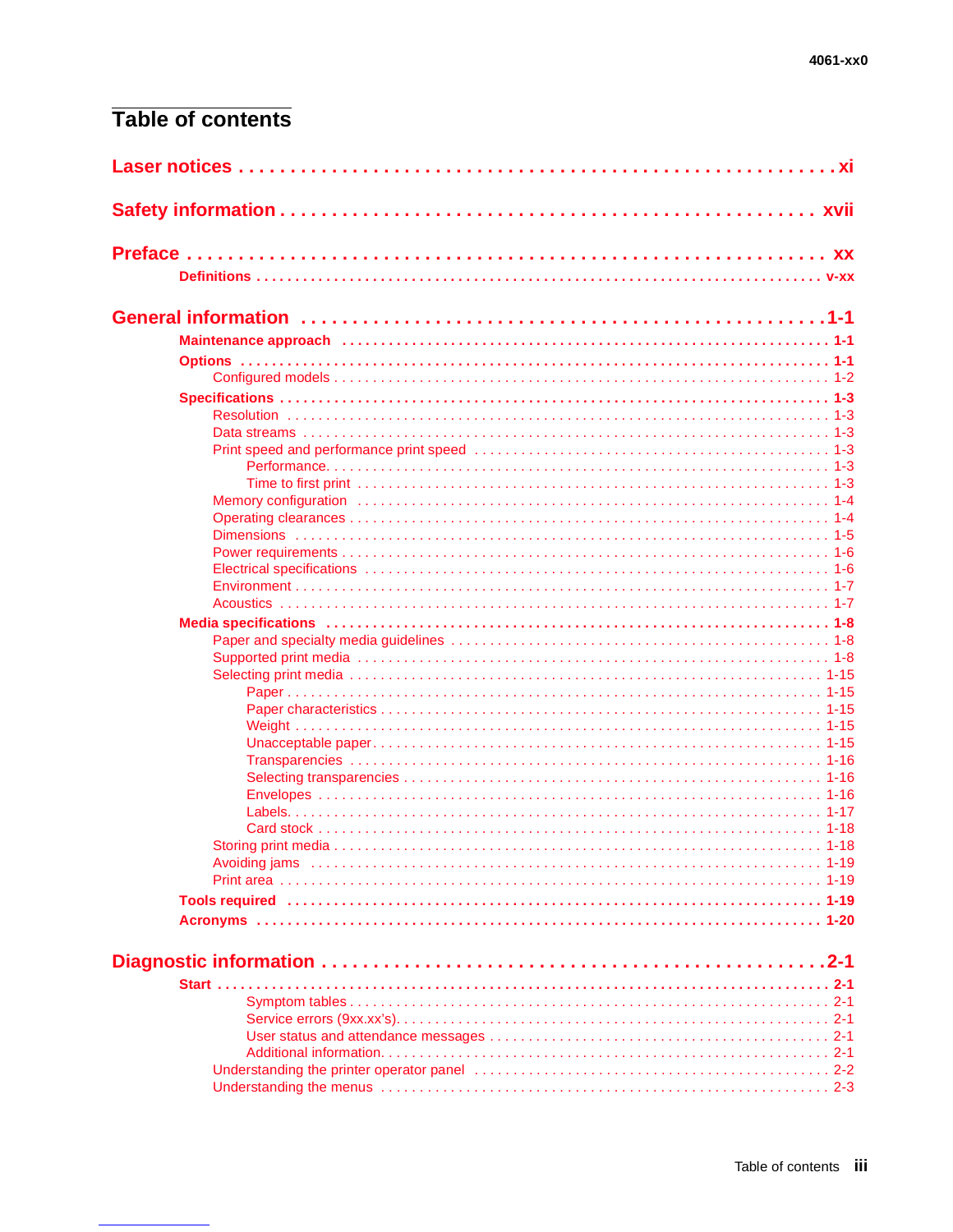| User attendance messages—paper jams and paper handling errors (2xx.xx) 2-44                                                                                                                                                   |
|-------------------------------------------------------------------------------------------------------------------------------------------------------------------------------------------------------------------------------|
|                                                                                                                                                                                                                               |
|                                                                                                                                                                                                                               |
|                                                                                                                                                                                                                               |
|                                                                                                                                                                                                                               |
|                                                                                                                                                                                                                               |
|                                                                                                                                                                                                                               |
|                                                                                                                                                                                                                               |
|                                                                                                                                                                                                                               |
|                                                                                                                                                                                                                               |
|                                                                                                                                                                                                                               |
|                                                                                                                                                                                                                               |
|                                                                                                                                                                                                                               |
|                                                                                                                                                                                                                               |
|                                                                                                                                                                                                                               |
|                                                                                                                                                                                                                               |
|                                                                                                                                                                                                                               |
|                                                                                                                                                                                                                               |
|                                                                                                                                                                                                                               |
|                                                                                                                                                                                                                               |
|                                                                                                                                                                                                                               |
|                                                                                                                                                                                                                               |
|                                                                                                                                                                                                                               |
|                                                                                                                                                                                                                               |
|                                                                                                                                                                                                                               |
|                                                                                                                                                                                                                               |
|                                                                                                                                                                                                                               |
|                                                                                                                                                                                                                               |
|                                                                                                                                                                                                                               |
|                                                                                                                                                                                                                               |
|                                                                                                                                                                                                                               |
|                                                                                                                                                                                                                               |
|                                                                                                                                                                                                                               |
|                                                                                                                                                                                                                               |
|                                                                                                                                                                                                                               |
|                                                                                                                                                                                                                               |
|                                                                                                                                                                                                                               |
|                                                                                                                                                                                                                               |
|                                                                                                                                                                                                                               |
|                                                                                                                                                                                                                               |
|                                                                                                                                                                                                                               |
|                                                                                                                                                                                                                               |
|                                                                                                                                                                                                                               |
| Print quality service check influences in the contract of the contract of the contract of the contract of the contract of the contract of the contract of the contract of the contract of the contract of the contract of the |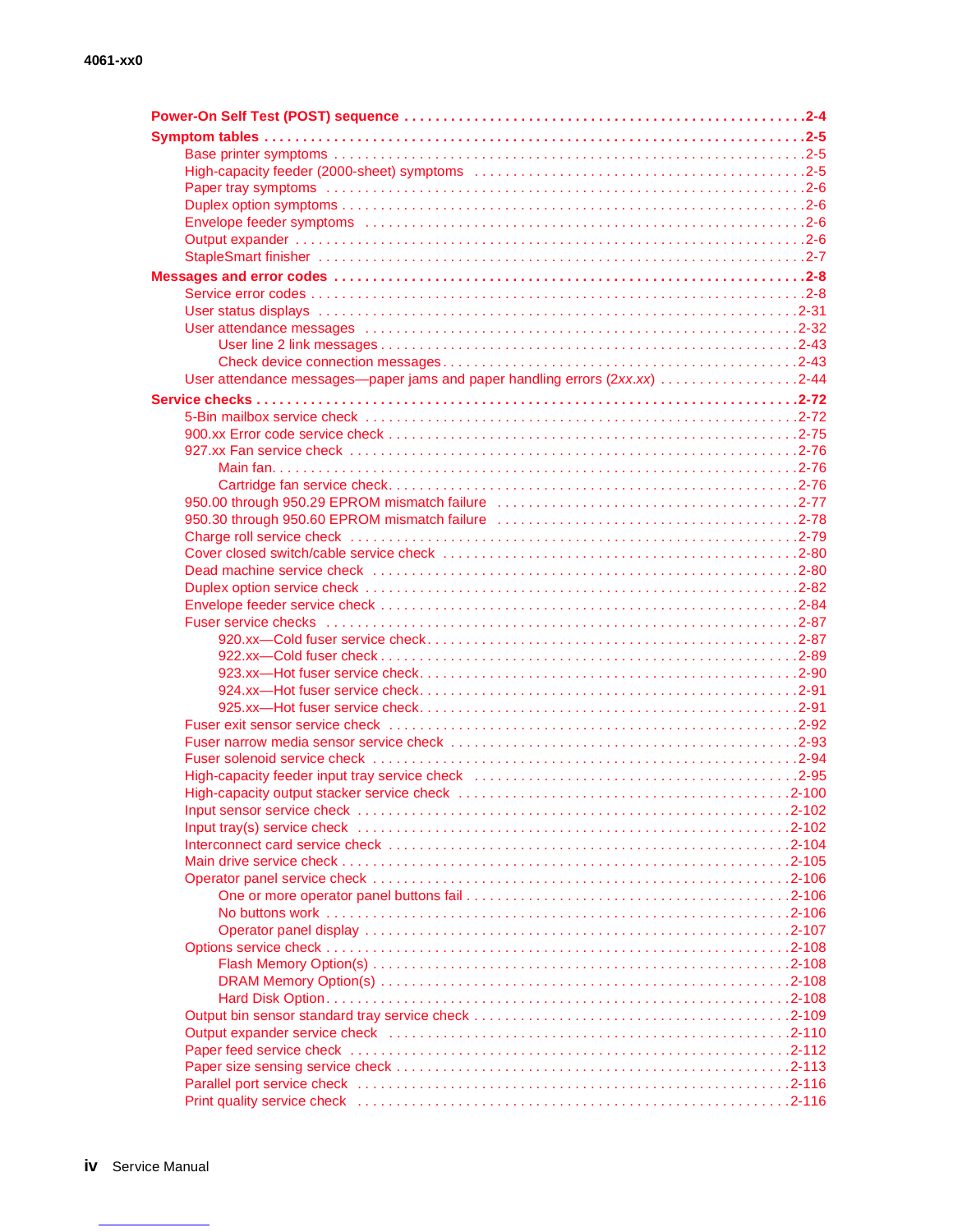| Diagnostics mode (and according to the control of the control of the control of the control of the control of the control of the control of the control of the control of the control of the control of the control of the con |
|--------------------------------------------------------------------------------------------------------------------------------------------------------------------------------------------------------------------------------|
|                                                                                                                                                                                                                                |
|                                                                                                                                                                                                                                |
|                                                                                                                                                                                                                                |
|                                                                                                                                                                                                                                |
|                                                                                                                                                                                                                                |
|                                                                                                                                                                                                                                |
|                                                                                                                                                                                                                                |
|                                                                                                                                                                                                                                |
|                                                                                                                                                                                                                                |
|                                                                                                                                                                                                                                |
|                                                                                                                                                                                                                                |
|                                                                                                                                                                                                                                |
|                                                                                                                                                                                                                                |
|                                                                                                                                                                                                                                |
|                                                                                                                                                                                                                                |
|                                                                                                                                                                                                                                |
|                                                                                                                                                                                                                                |
|                                                                                                                                                                                                                                |
|                                                                                                                                                                                                                                |
|                                                                                                                                                                                                                                |
|                                                                                                                                                                                                                                |
|                                                                                                                                                                                                                                |
|                                                                                                                                                                                                                                |
|                                                                                                                                                                                                                                |
|                                                                                                                                                                                                                                |
|                                                                                                                                                                                                                                |
|                                                                                                                                                                                                                                |
|                                                                                                                                                                                                                                |
|                                                                                                                                                                                                                                |
|                                                                                                                                                                                                                                |
|                                                                                                                                                                                                                                |
|                                                                                                                                                                                                                                |
|                                                                                                                                                                                                                                |
|                                                                                                                                                                                                                                |
|                                                                                                                                                                                                                                |
|                                                                                                                                                                                                                                |
|                                                                                                                                                                                                                                |
|                                                                                                                                                                                                                                |
|                                                                                                                                                                                                                                |
|                                                                                                                                                                                                                                |
|                                                                                                                                                                                                                                |
|                                                                                                                                                                                                                                |
|                                                                                                                                                                                                                                |
|                                                                                                                                                                                                                                |
|                                                                                                                                                                                                                                |
|                                                                                                                                                                                                                                |
|                                                                                                                                                                                                                                |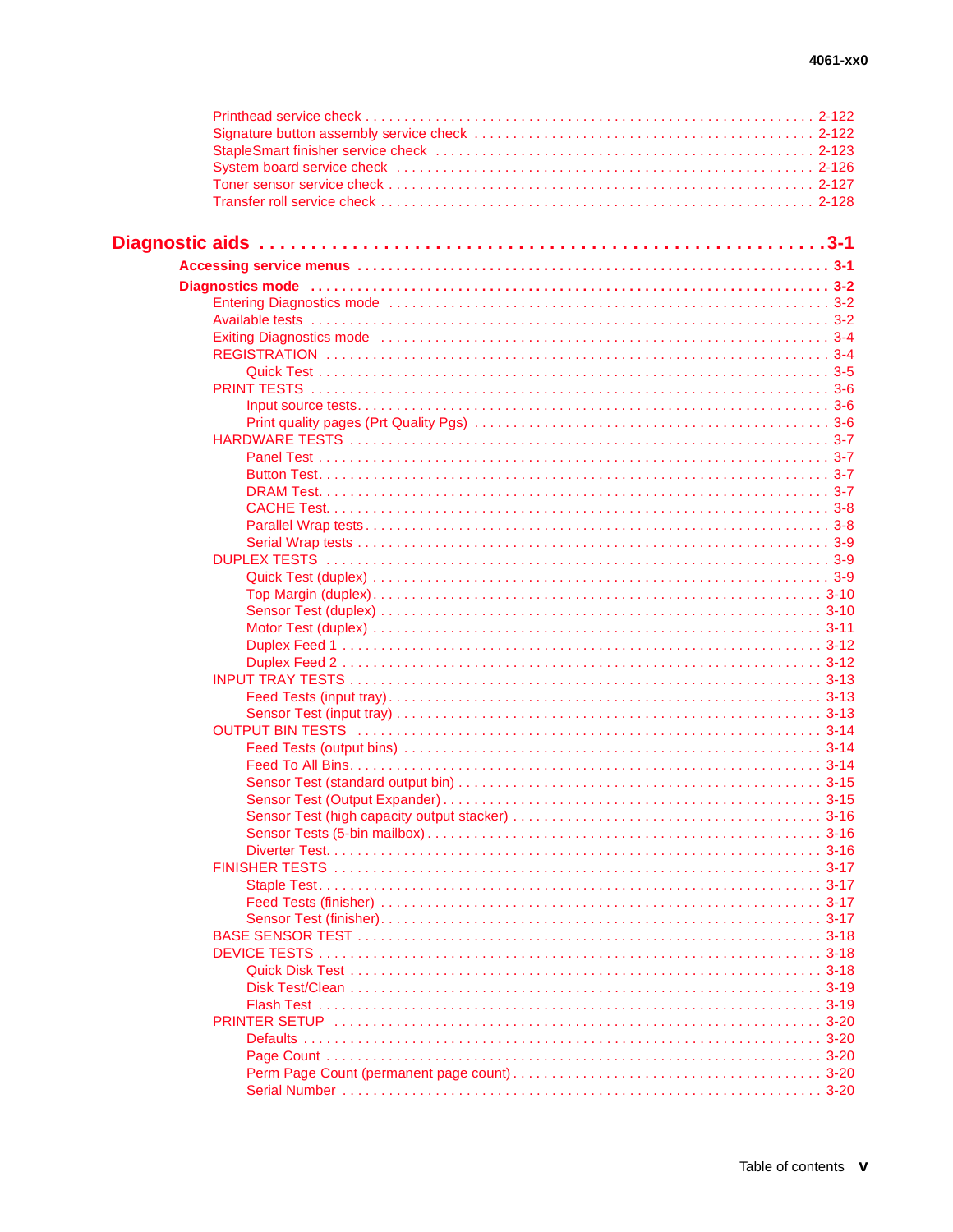| Autoconnect system, paper tray options, envelope feeder—electrical 3-32 |  |
|-------------------------------------------------------------------------|--|
|                                                                         |  |
|                                                                         |  |
|                                                                         |  |
|                                                                         |  |
|                                                                         |  |
|                                                                         |  |
|                                                                         |  |
|                                                                         |  |
|                                                                         |  |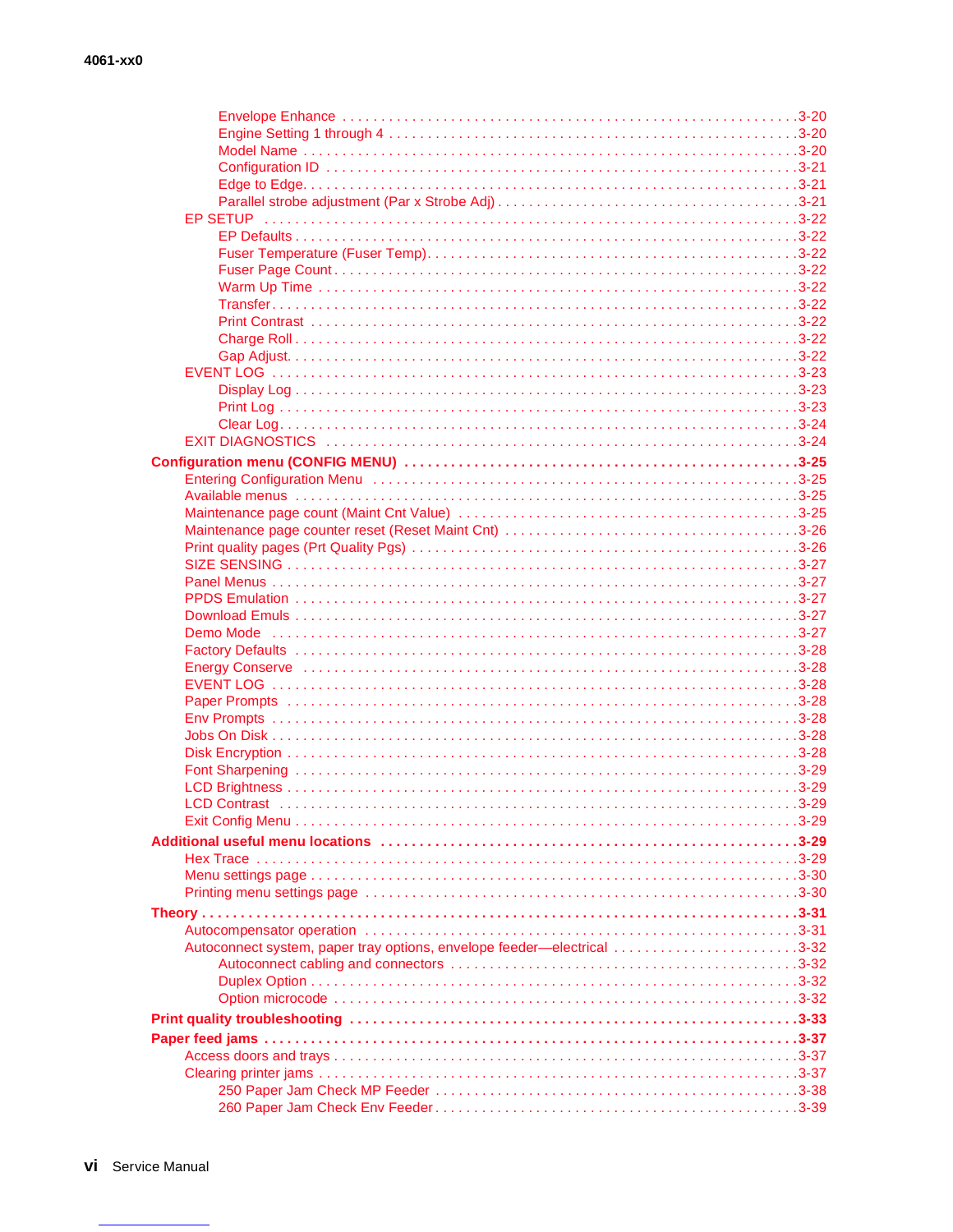| Cartridge duct removal in the contract of the contract of the contract of the contract of the 4-23                                                                                                                            |
|-------------------------------------------------------------------------------------------------------------------------------------------------------------------------------------------------------------------------------|
|                                                                                                                                                                                                                               |
|                                                                                                                                                                                                                               |
|                                                                                                                                                                                                                               |
|                                                                                                                                                                                                                               |
|                                                                                                                                                                                                                               |
|                                                                                                                                                                                                                               |
|                                                                                                                                                                                                                               |
|                                                                                                                                                                                                                               |
|                                                                                                                                                                                                                               |
|                                                                                                                                                                                                                               |
|                                                                                                                                                                                                                               |
|                                                                                                                                                                                                                               |
|                                                                                                                                                                                                                               |
|                                                                                                                                                                                                                               |
|                                                                                                                                                                                                                               |
| Inner paper deflector assembly removal contained and contained and the state of 4-47                                                                                                                                          |
|                                                                                                                                                                                                                               |
|                                                                                                                                                                                                                               |
|                                                                                                                                                                                                                               |
|                                                                                                                                                                                                                               |
|                                                                                                                                                                                                                               |
|                                                                                                                                                                                                                               |
| Main drive assembly removal contact to contact the contact of the state of the state of the state of the state of the state of the state of the state of the state of the state of the state of the state of the state of the |
|                                                                                                                                                                                                                               |
|                                                                                                                                                                                                                               |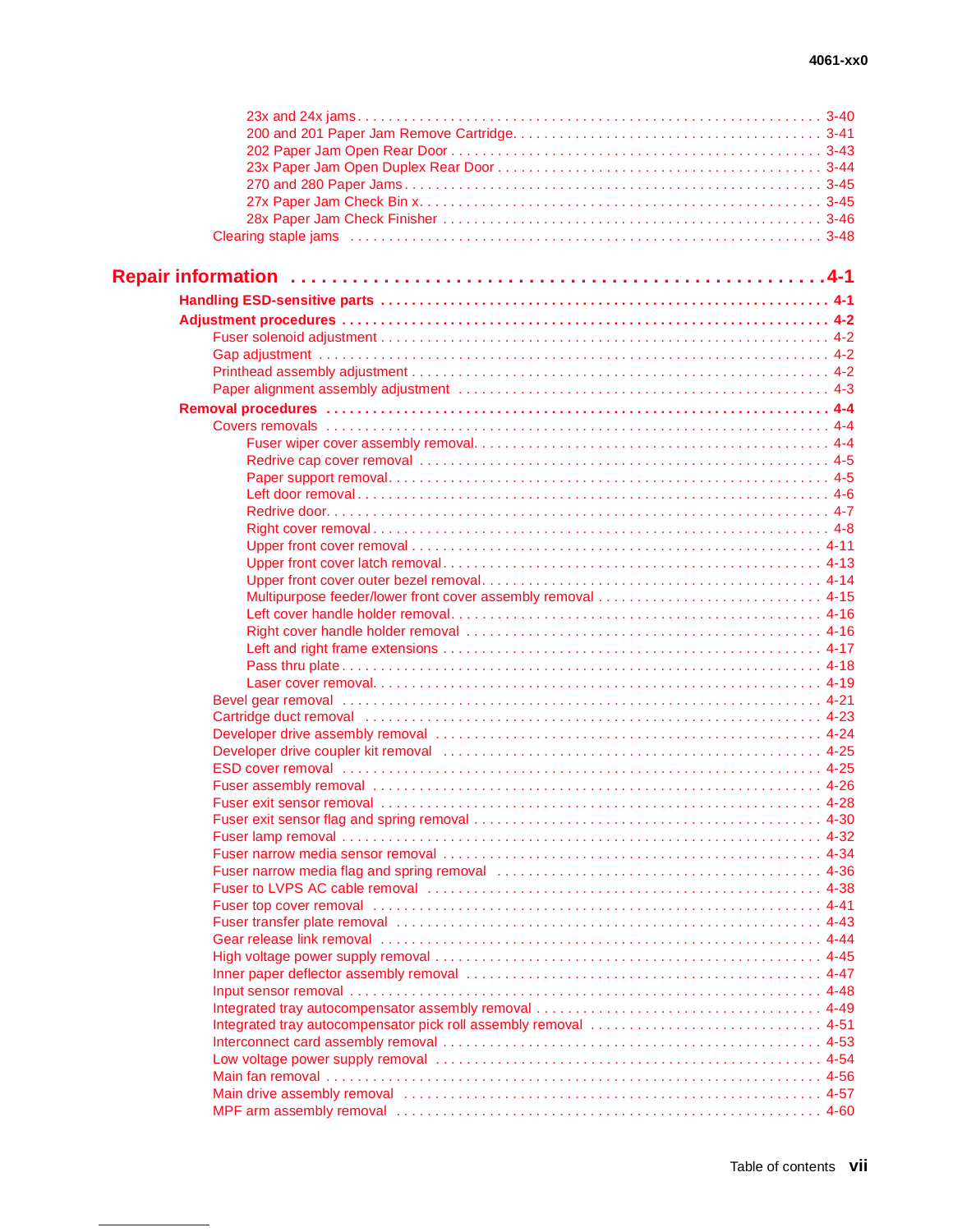| Operator panel board removal contract contract contract to the contract of the AG6                             |     |
|----------------------------------------------------------------------------------------------------------------|-----|
|                                                                                                                |     |
|                                                                                                                |     |
|                                                                                                                |     |
|                                                                                                                |     |
|                                                                                                                |     |
|                                                                                                                |     |
|                                                                                                                |     |
|                                                                                                                |     |
|                                                                                                                |     |
|                                                                                                                |     |
| Upper front cover hinge assembly removal contained and contained as the set of 4-78                            |     |
|                                                                                                                |     |
| USB board assembly removal contract to contact the contract of the set of the set of the set of the set of the |     |
|                                                                                                                |     |
|                                                                                                                |     |
|                                                                                                                |     |
|                                                                                                                |     |
|                                                                                                                |     |
|                                                                                                                |     |
|                                                                                                                |     |
|                                                                                                                |     |
|                                                                                                                |     |
|                                                                                                                |     |
|                                                                                                                |     |
|                                                                                                                |     |
|                                                                                                                |     |
|                                                                                                                |     |
| Lubrication specifications (1) 1996 (1) 1997 (1) 1997 (1) 1998 (1) 1998 (1) 1998 (1) 1998 (1) 1998 (1) 1999 (1 |     |
|                                                                                                                |     |
|                                                                                                                |     |
|                                                                                                                |     |
|                                                                                                                |     |
|                                                                                                                | 7-1 |
|                                                                                                                |     |
|                                                                                                                |     |
|                                                                                                                |     |
| <b>Assembly 2:</b>                                                                                             |     |
| <b>Assembly 3:</b>                                                                                             |     |
| <b>Assembly 4:</b>                                                                                             |     |
| <b>Assembly 5:</b>                                                                                             |     |
| <b>Assembly 6:</b>                                                                                             |     |
| <b>Assembly 7:</b>                                                                                             |     |
| <b>Assembly 8:</b>                                                                                             |     |
| <b>Assembly 9:</b><br>Integrated 250-sheet paper tray electron contracts and the contracts of 7-18             |     |
| <b>Assembly 10:</b>                                                                                            |     |
| <b>Assembly 11:</b>                                                                                            |     |
| <b>Assembly 12:</b>                                                                                            |     |
| <b>Assembly 13:</b><br><b>Assembly 14:</b>                                                                     |     |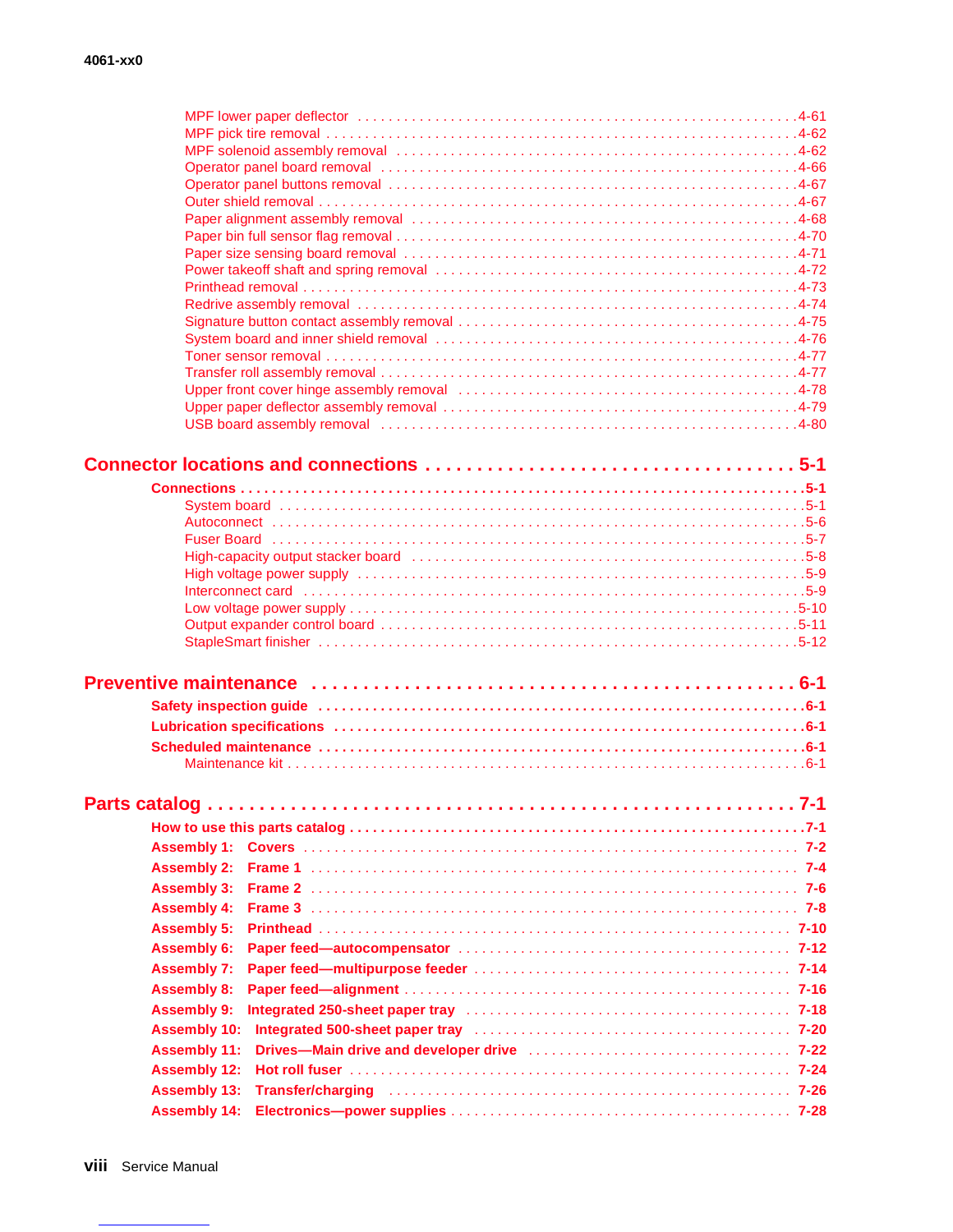| <b>Assembly 15:</b> |                                                                                                                                                                                                                                    |  |
|---------------------|------------------------------------------------------------------------------------------------------------------------------------------------------------------------------------------------------------------------------------|--|
| <b>Assembly 16:</b> |                                                                                                                                                                                                                                    |  |
| <b>Assembly 17:</b> |                                                                                                                                                                                                                                    |  |
| <b>Assembly 18:</b> |                                                                                                                                                                                                                                    |  |
| <b>Assembly 19:</b> |                                                                                                                                                                                                                                    |  |
| <b>Assembly 20:</b> |                                                                                                                                                                                                                                    |  |
| <b>Assembly 21:</b> |                                                                                                                                                                                                                                    |  |
| <b>Assembly 22:</b> |                                                                                                                                                                                                                                    |  |
| <b>Assembly 23:</b> | Optional 250-sheet paper tray (and all and all and all and all and all and all and all and all and all and all a                                                                                                                   |  |
| <b>Assembly 24:</b> |                                                                                                                                                                                                                                    |  |
| <b>Assembly 25:</b> |                                                                                                                                                                                                                                    |  |
| <b>Assembly 26:</b> |                                                                                                                                                                                                                                    |  |
| <b>Assembly 27:</b> |                                                                                                                                                                                                                                    |  |
| <b>Assembly 28:</b> |                                                                                                                                                                                                                                    |  |
| <b>Assembly 29:</b> |                                                                                                                                                                                                                                    |  |
| <b>Assembly 30:</b> |                                                                                                                                                                                                                                    |  |
| <b>Assembly 31:</b> |                                                                                                                                                                                                                                    |  |
| <b>Assembly 32:</b> |                                                                                                                                                                                                                                    |  |
| <b>Assembly 33:</b> |                                                                                                                                                                                                                                    |  |
| <b>Assembly 34:</b> |                                                                                                                                                                                                                                    |  |
| <b>Assembly 35:</b> |                                                                                                                                                                                                                                    |  |
| <b>Assembly 36:</b> |                                                                                                                                                                                                                                    |  |
| <b>Assembly 37:</b> |                                                                                                                                                                                                                                    |  |
| <b>Assembly 38:</b> |                                                                                                                                                                                                                                    |  |
| <b>Assembly 39:</b> |                                                                                                                                                                                                                                    |  |
| <b>Assembly 40:</b> |                                                                                                                                                                                                                                    |  |
| <b>Assembly 41:</b> |                                                                                                                                                                                                                                    |  |
| <b>Assembly 42:</b> |                                                                                                                                                                                                                                    |  |
| <b>Assembly 43:</b> |                                                                                                                                                                                                                                    |  |
| <b>Assembly 44:</b> |                                                                                                                                                                                                                                    |  |
|                     |                                                                                                                                                                                                                                    |  |
|                     |                                                                                                                                                                                                                                    |  |
|                     |                                                                                                                                                                                                                                    |  |
|                     |                                                                                                                                                                                                                                    |  |
|                     | Installing a 250-sheet or 500-sheet drawer (and accommodated contact and A-1                                                                                                                                                       |  |
|                     | Installing a duplex unit <i>immediation</i> in the control of the control of the control of the control of the control of the control of the control of the control of the control of the control of the control of the control of |  |
|                     |                                                                                                                                                                                                                                    |  |
|                     |                                                                                                                                                                                                                                    |  |
|                     |                                                                                                                                                                                                                                    |  |
|                     |                                                                                                                                                                                                                                    |  |
|                     |                                                                                                                                                                                                                                    |  |
|                     |                                                                                                                                                                                                                                    |  |
|                     |                                                                                                                                                                                                                                    |  |
|                     |                                                                                                                                                                                                                                    |  |
|                     |                                                                                                                                                                                                                                    |  |
|                     |                                                                                                                                                                                                                                    |  |
|                     |                                                                                                                                                                                                                                    |  |
|                     |                                                                                                                                                                                                                                    |  |
|                     | Printing a network setup page educational contact to contact the page of the page of the printing a network setup page                                                                                                             |  |
|                     |                                                                                                                                                                                                                                    |  |